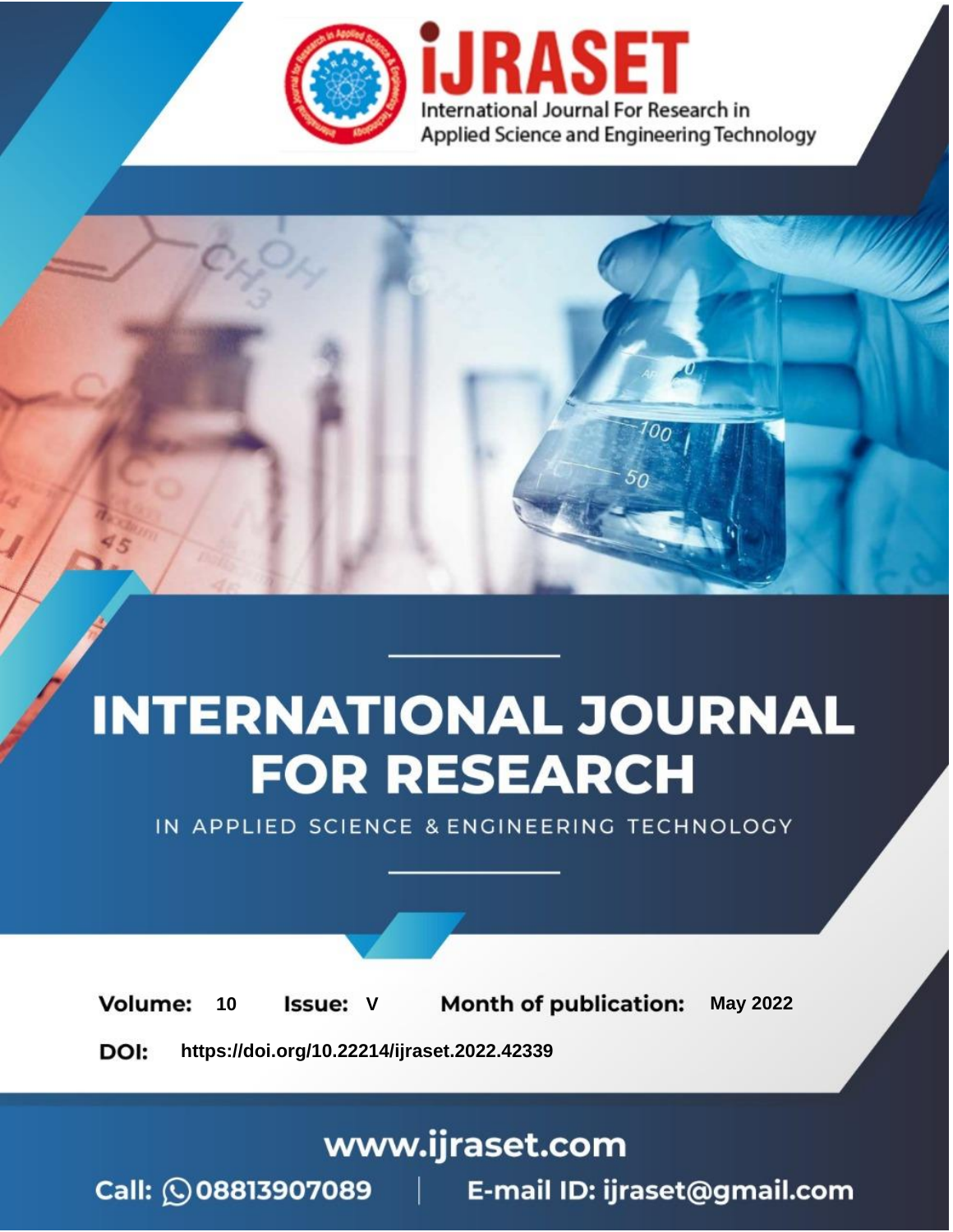

# **Vermicomposting: Don't Wate YourWaste**

Dr. Haripriya Mishra<sup>1</sup>, Jatin Tudu<sup>2</sup>, Amit Mohanty<sup>3</sup>, Gyanadarsan Parida<sup>4</sup>, Ashutosh Swain<sup>5</sup>, Satyaranjan Majhi<sup>6</sup> *1, 2, 3, 4, 5, 6Department of Civil Engineering, Gandhi institute For Technology (GIFT), Bhubaneswar*

*Abstract: Vermicomposting is a communication wherein night crawlers are used to change over normal materials into humuslike material known as vermicompost. Different experts generally through the world have found that the enhancement profile in vermicompost +fertility really, misleadingly and normally. Really, vermicompost-treated soil has better air course, porosity, mass thickness and water upkeep. Substance properties, for instance, pH, electrical conductivity and normal matter substance are moreover improved for better reap yield. redesigned plant improvement couldn't be adequately figured out by upgrades in the enhancement content of the soil, and that suggests that other plant advancement affecting materials are available in vermicompost. Regardless of the way that vermicompost have been shown to additionally foster plant advancement basically, the utilization of vermicompost at high obsessions could deter improvement due to the extraordinary groupings of dissolvable salts available in vermicompost. Thusly, vermicompost should be applied at moderate obsessions to get most outrageous plant yield. This review paper discusses thoroughly the effects of vermicompost on soil readiness really, falsely and naturally. Keywords: Vermiculture, Vermicompost, Eisenia Fetida*

#### **I. INTRODUCTION**

Vermiculture studies are going through a change, with waste eating worms' vermicomposting a variety of normal wastes into a nutritive "regular fertilizer" and using it to make substance free, safe food in both sum and quality without the need of agrochemicals. Since the 1960s' "green change," significant usage of agrochemicals has extended food respect the weakness of the environment and society. It hurt the ordinary productivity of obliging soil animals and weakened the power of 'normal resistance' in crops, making them more vulnerable to aggravations and illnesses. Falsely made food sources antagonistically influence human prosperity. Laid out analysts is quickly searching for a monetarily conceivable, socially safeguarded, and normally legitimate replacement to agrochemicals from one side of the planet to the next. A couple of residences exist all around the planet, particularly in North America, Australia, and New Zealand.

In latest years, the expulsion of ordinary wastes from local, country and business reasserts has caused creating biological and financial challenges and various select advances to deal with this issue had been made. The impact of night crawlers in ordinary wastes has been named vermiculture and the treatment of standard wastes through worms is known as vermicomposting (Edwards, 2004). There is an undeniable plan closer to using novel development, explicitly essentially established totally on normal cycles, for reusing and green utilization of standard developments. As needs be, it is conceivable to protect the to be had sources and to get better the local things, and in several cases, to fight the expulsion burdens and cutoff the poisons results. Vermicomposting has been influencing up as a high level biotechnology for the change of agro-current wastes into cost introduced things, which can be applied for working on the soil shape and wealth in typical developing (Garg, Gupta, 2009). Reduced use of water for water framework, lessened bug attack, decreased termite attack, decreased weed impact; quicker charge of seed germination and convenient seedlings impact and headway; extra amounts of eventual outcome consistent with plant (in vegetable harvests) and extra amounts of seeds unsurprising with year (in grain crops) are several the accommodating aftereffects of the vermicompost use in agricultural creation (Anonymous, 2009). Pure vermicompost isn't by and large so exact for rustic creation, as it combines a superfluous measure of supplements (Olle 2016a, Olle, 2017). The helpful results in the use of vermicompost basically based thoroughly substrates in agribusiness (Olle, 2016b): it speeds up impact; will increase crop yields; makes an optimal natural components for important small scale natural elements; thoroughly further creates soil shape; will augment plant discharge; on the off chance that there ought to be an event of vegetation with longer making season, extra treatment with bio humus or its lection is sufficient, course of action of mineral fertilizers isn't by and large critical on this case; 100% local, best to be used in ordinary developing and in fabricated conditions. Appropriately, still hanging out there to give a composing overview article generally vermicompost, its importance and gain in cultivating.

Worm has stuck creativity of realists like Pascal and Thoreau (Adhikary, 2012). Advancements, which integrate Greece and Egypt regarded the limit worms acted in soil. The prominent Egyptians had been the fundamental for get the significant reputation of the worm.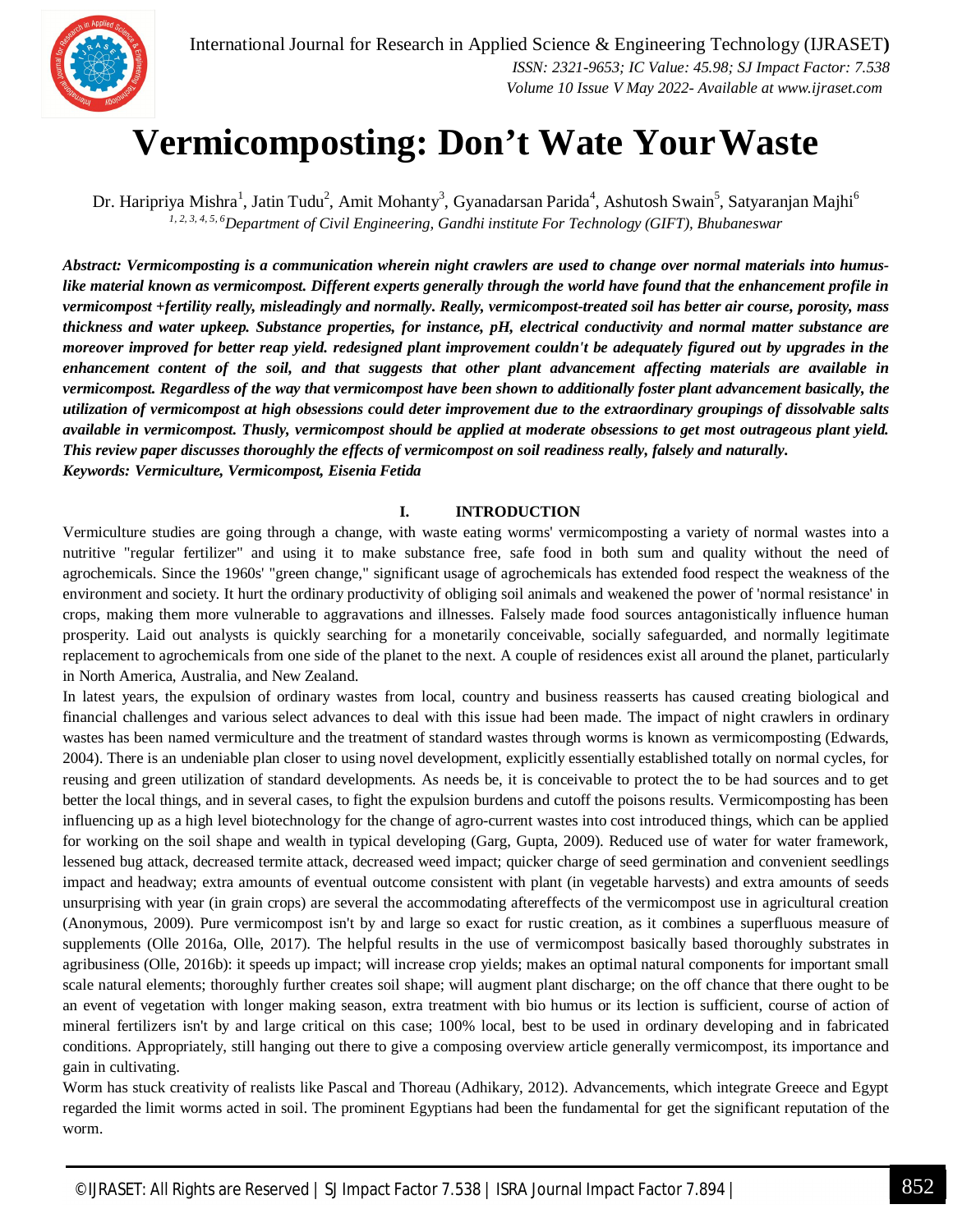

 *ISSN: 2321-9653; IC Value: 45.98; SJ Impact Factor: 7.538 Volume 10 Issue V May 2022- Available at www.ijraset.com*

The Egyptian Pharaoh, Cleopatra (69-30 B.C.) communicated, "Night crawlers are holy." She saw the basic limit the worms acted in treating the Nile Valley croplands after yearly floods. Ejection of night crawlers from Egypt changed into guilty through death. Egyptian farmers had been by and by not by and large allowed to attempt to contact a night crawler for stress of chargeable the God of productivity. The Ancient Greeks pondered the worm to have a key limit in working on the good of the soil. The Greek rationalist Aristotle (384-322 B.C.) implied worms considering the way that the processing plots of the earth (Medany, 2011). Sir Surpala (dime. A.D., the vital Indian scientist) embraced to feature night crawlers to the soil to get hold of adequate yield of result as pomegranates (Sinha, 2014b). Worms are truly legitimizing the convictions and satisfying the longings of Sir Charles Darwin who called them as unheralded infantrymen of humanity and associates of farmers and communicated that there won't be some other animal in worldwide that has filled so imperative a job in the records of presence in the world (Sinha et al., 2014a). They in like manner are legitimizing the objectives of incredible Russian scientist Dr. Anatoly Igonin (Sinha et al., 2014a), who communicated: Nobody and nothing may be in assessment with worms and their prominent impact at the complete dwelling Nature; they configuration soil and redesign soils lavishness and give basic biospheres limits: cleaning, killing, safeguarding and valuable (Sinha et al., 2014a). agribusiness.

#### *A. General Characteristics Of Vermicompost And Vermiculture*

Night crawler manure, generally called vermicompost, is good for redesigning soil prosperity and supplement status. Vermiculture is a communication wherein biodegradable wastes, for instance, farm wastes, kitchen wastes, market wastes, bio-wastes from agrobased endeavors, animals wastes, and other biodegradable wastes are exchanged over totally to enhance rich vermicompost while going through the worm-stomach. Vermi worms are utilized as regular experts to gobble up the wastes and store excreta in the vermicomposting framework.

#### *B. Vermicomposting*

Vermicomposting is a basic biotechnological preparing the dirt procedure where certain worm species are utilized to speed up the waste change cycle and produce a more prominent thing. There are various habits by which vermicomposting contrasts from treating the dirt [2]. A mesophilic technique uses microorganisms and night crawlers that could work at temperatures going from 10 to 32 degrees Celsius (not encompassing temperature but instead temperature inside the load of moist normal material). Since the material goes during that time crawler stomach, a great anyway incapably fathomed change occurs, achieving night crawler castings (worm squander) that are high in microbial activity and plant improvement regulators, as well as bug repellent properties. Pretty much, night crawlers could change their ongoing situation through natural speculative energy.

#### *C. Nutrients In Vermicompost*

Vermicompost is a soil amendment made from excrement that has been handled. Worm castings contain by and large more enhancements and microbial life, making them a higher-regard thing (Table 1). Worm castings have up to various times how much plant-open enhancements as conventional cultivating soil mixes. The castings were artificially penniless down [5,6], and it was observed that they contain on numerous occasions the open nitrogen, on various occasions the available potash, and 1.5 times the calcium present in 15 cm of good top soil. Plus, when stood out from various types of getting ready mixes, the enhancement life relies upon significantly longer. It has been seen that phosphorus is changed to a plant-available construction as it goes through the stomach related organs of worms. Phosphorous is routinely viewed as a plant advancement limiting fixing. As needs be, some technique that broadly overhauls the openness of phosphorus through plants and regular matter will be exceptionally useful to agribusiness. The greater part of financially open planting soil mixes are sterile and come up short on microbial neighborhood. Creating strong and helpful plants requires a concordance among supplements and microbial animals. Vermicompost not simply contributes microbial living creatures and enhancements with significant length impacts, yet it likewise changes the force soil development and lifts water support limit. Vermicompost may in like manner influence the real attributes of the soil. It was found that adding 20 t.ha-1 of vermicompost to an agrarian soil for an impressive timeframe further developed soil porosity and all out sufficiency [8]. After a single use of vermicompost indistinguishable from 200 kgha1 nitrogen to a cornfield, the amount of huge, extended soil full scale pores rose definitively [9]. Also, directly following applying vermicompost at a rate connecting with 60 kgha1 of nitrogen in two progressive creating seasons, there was a noteworthy diminishing in soil mass thickness and a tremendous rising in soil pH and outright normal carbon. These movements in soil attributes collaborate to assemble the availability of air and water, which progresses seedling rise and root improvement [10]. Vermicompost contains an ordinary of 1.5% - 2.2% N, 1.8% - 2.2% P and 1.0% - 1.5% K. The normal carbon is going from 9.15 to 17.98 and contains micronutrients.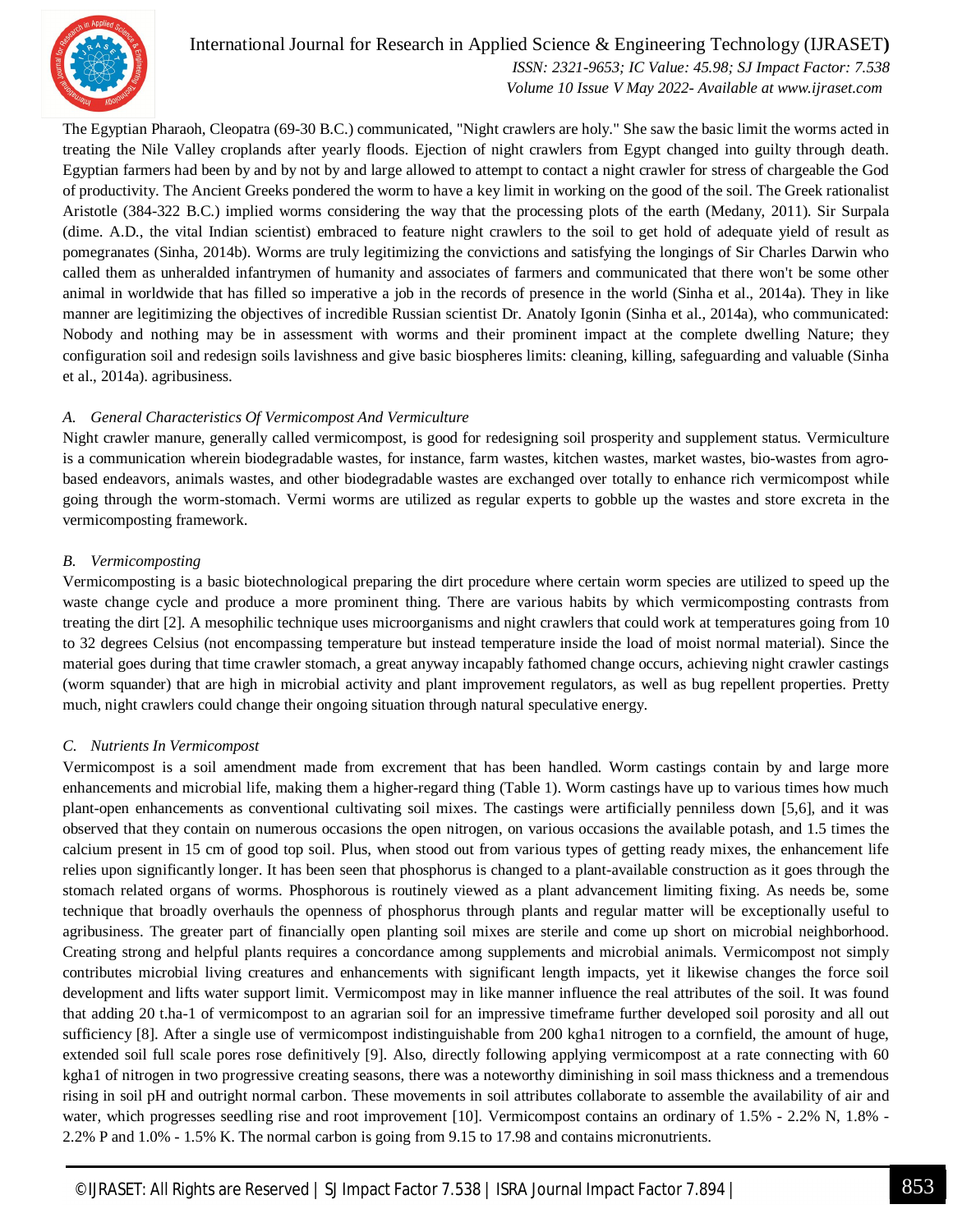

 *ISSN: 2321-9653; IC Value: 45.98; SJ Impact Factor: 7.538 Volume 10 Issue V May 2022- Available at www.ijraset.com*

| NUTRIENT ELEMENT | VERMICOMPOST(%)  | <b>GARDEN COMPOST(%)</b> |
|------------------|------------------|--------------------------|
| Organic Carbon   | 9.82-13.4        | 12.2                     |
| Nitrogen         | $0.51 - 1.61$    | 0.8                      |
| Phosphorus       | $0.19 - 1.02$    | 0.35                     |
| Potassium        | $0.15 - 0.73$    | 0.48                     |
| Calcium          | 1.18-7.61        | 2.27                     |
| Magnesium        | 0.093-0.568      | 0.57                     |
| Sodium           | 0.058-0.158      | < 0.01                   |
| Zinc             | $0.0042 - 0.110$ | 0.0012                   |
| Copper           | 0.0026-0.0048    | 0.0017                   |
| Iron             | 0.2050-1.3313    | 1.1690                   |
| manganese        | 0.0105-0.2038    | 0.0414                   |

Table 1:- Nutrient Composition of vermicompost and garden compost

#### *D. Worms And Their Biological Features*

Night crawlers are found in around 3000 one of a kind animal varieties from one side of the world to the other. There are roughly 384 species paid all due respects to be found in India, with point by point requested research as of late wrapped up. Except for not many species like Pontodrilus burmudensis, which prospers in estuary water, a large portion of worm species abide in the soil. Night crawlers have been found in a grouping of regular settings. They can in like manner be found in regular materials like composts, excrement, and hydrophilic conditions near new and severe water, as well as in covered spots. The vast majority of night crawlers are omnivorous, yet Agastrodrilus, a voracious group of worms from the Ivory Coast of Africa, has been seen profiting from other Eudrilidae worms. Right when a thorough understanding of the study of all conceivably obliging species, as well as their general population components, proficiency, and life cycles, can be accomplished, night crawlers can be used most truly in regular waste treatment. There have been low down assessment on Indian and extraordinary species [19], as well as information of worm regenerative techniques. Worms are people from the Lumbricidae family. Disregarding the way that evening crawlers are bisexuals, they occasional self-treat. The size of the cases or eggs changes depending upon the worm species. The tone of a cover changes as it ages. Worms start to lay covers at six years of age weeks. In 6 weeks to a half year, one a few night crawlers could make around 100 covers under ideal eating routine and environment conditions. Cases take around 3 to 5 weeks to bring forth.

It's possible that the best utilization of night crawlers in regular waste treatment is Earthworms can regrow body segments that have been unexpectedly lost. The duplicating time, or how long it expects for a night crawler people to twofold in size or, not permanently set up by the worm species, kind of food, and climatic conditions. Lampito mauritii, for example, has a mean duplicating time of 33.77 - 38.05 days in various normal commitments, while Perionyx excavatus has a value of 11.7 - 16.14 days. Grown-up worms can live for up to two years. Totally full grown worms might be confined and warmed in an oven to make "worm supper," a high-protein source (70%) that is routinely used as trained creatures, poultry, and fish feed. E. eugeniae is a compost worm that has been by and large utilized for vermin treating the dirt in North America and Europe in view of its greedy desire, speedy headway rate, and regenerative limits. It was familiar with India several years earlier, and its use in the vermicomposting of animal fertilizer and various kinds of biomasses has been reliably rising. E. foetida is one more epigeic creature bunches used in colossal extension vermin improvement, and it has a mind boggling limit concerning bio-changing over regular waste into vermin projects.

#### **II. DIFFERENT SOURCES OF VERMICOMPOST**

Worms are used to change over regular waste into dull hearty shaded supplement rich humus. Worms leave while reducing the family wastes change into a good wellspring of manure for plants the excreta. In unambiguous cases, worms could ruin express pollutions and could allow neighborhood of important microorganisms. In view of negligible cost nature of information sources, the expense of vermicompost in the market is by and large low in South Asian countries like India. Worms' profile planning guidelines which could really go similarly a substitute to thermophilic treating the dirt is ending up being dynamically typical and different examinations have exhibited the way that extended plant improvement and yield could be achieved when plants filled inside seeing vermicompost. Vermicompost organized from paper plant waste, application also showed better improvement of Rehu fish (Labeo rohita, Hamilton) when differentiated and other financially open regular composts.Harvesting of Vermicompost Worms are utilized to change over typical waste into dull generous concealed supplement rich humus.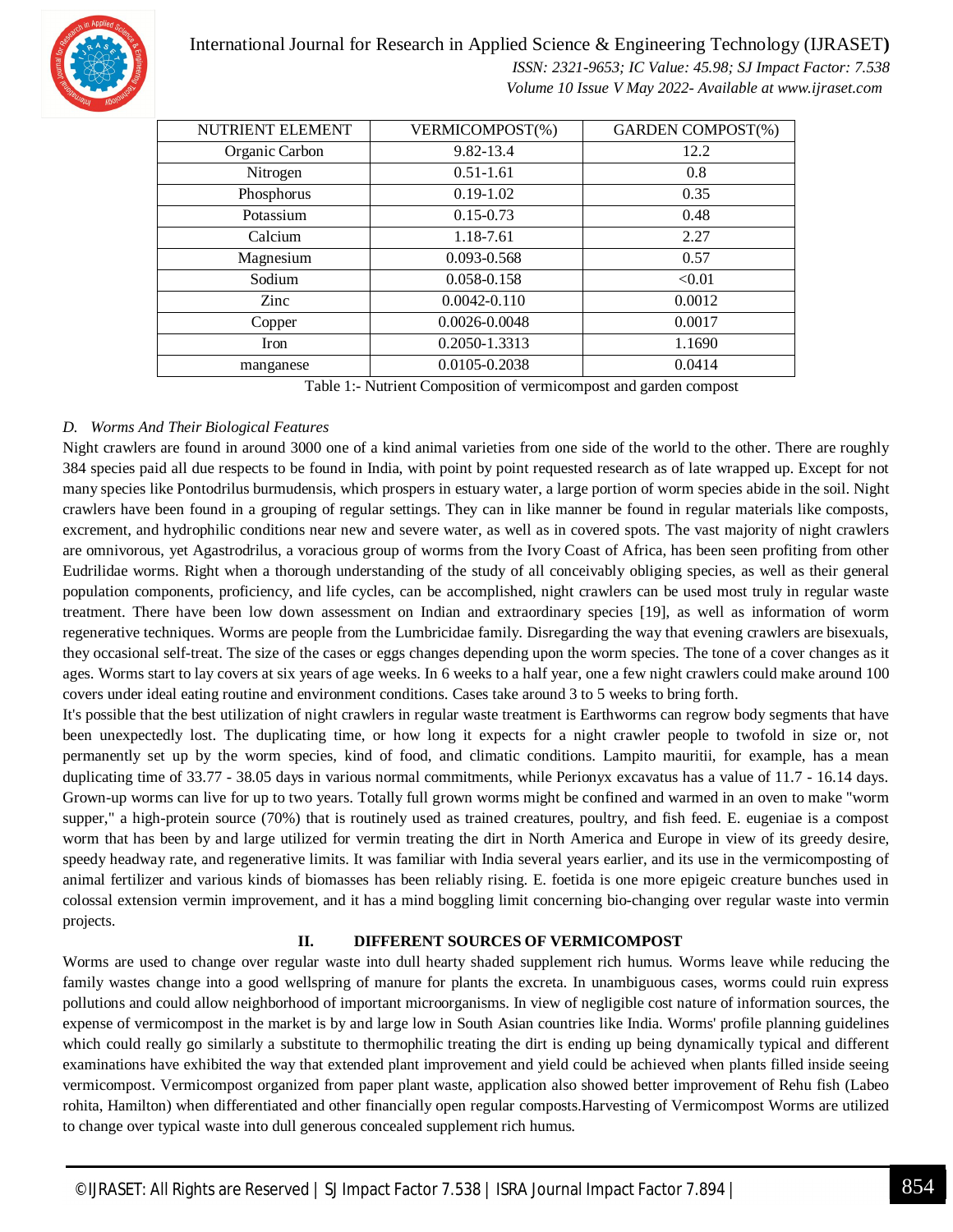

 *ISSN: 2321-9653; IC Value: 45.98; SJ Impact Factor: 7.538 Volume 10 Issue V May 2022- Available at www.ijraset.com*

Worms leave while decreasing the family squanders change into a pleasant wellspring of fertilizer for plants the excreta. In unambiguous cases, worms could destroy unequivocal contaminations and could permit neighborhood of critical microorganisms. Taking into account immaterial expense nature of data sources, the cost of vermicompost in the market is generally low in South Asian nations like India. Worms' profile arranging rules which could truly go similarly a substitute to thermophilic treating the soil is turning out to be ceaselessly average and various assessments have shown the way that drawn out plant improvement and yield could be accomplished when plants filled inside seeing vermicompost. Vermicompost coordinated from paper plant squander, application additionally showed better improvement of Rehu fish (Labeo rohita, Hamilton) when separated and other monetarily accessible typical composts.

Important Facts about Vermicasting

- *1)* Transforming natural squanders into projects requires 22-32 days, contingent upon thickness of waste and worm development (ordinary treating the soil requires 30-40 days, trailed by 3-4 months relieving).
- *2)* Vermicast doesn't require restoring, yet new projects go through about fourteen days of nitrification where ammonium changes to nitrate, a structure that plants can take-up.
- *3)* Utilize natural materials that meet the worm's feed inclinations, including a material thickness of 350-650 g/L.
- *4)* Worms ought not be packed, so the ideal stocking thickness is 150 night crawlers/L of squanders.
- *5)* Night crawlers ingest around 75% of their body weight/day; a 0.2 g worm eats around 0.15 g/day.
- *6)* Assuming you find worms attempting to get away from any framework, it is a decent sign that something is off with their feed or climate
- *7)* Worms ought to be permitted around multi week to relocate from completed vermicast to new waste.

#### **III. METHODOLOGY**

#### *A. Objective*

To extend mindfulness on the advantage of Vermicompost creation.

To share strategies associated with vermicomposting.

To assess the impacts of Vermicompost on soil properties and plant development.

Guarantees early accessibility of different fundamental supplements for plant development.

#### *B. Materials For Preparation Of Vermicomposting*

Types of biodegradable wastes: -

- *1)* Crop residue
- *2)* Weed biomass
- *3)* Vegetable waste
- *4)* Leaf litter
- *5)* Hotel waste
- *6)* Waste from agro-industries
- *7)* Biodegradable portion of rural and urban waste

#### *C. Phases Of Vermicomposting*

- *Stage 1:* Processing including assortment of squanders, destroying mechanical detachment the metal, glass and pottery and capacity of natural squanders.
- *Stage II:* Pre assimilation of natural waste for twenty days by beaping the material alongside dairy cattle compost slurry. This cycle to some degree processes the material and fit for worm utilization. Dairy cattle excrement and biogas slurry might be utilized subsequent to drying Wet manure ought not be utilized for vermicompost creation.
- *Stage III:* Preparation of night crawler bed. A substantial base is expected to put the loss for vermicompost planning. Free soil will permit the worms to go into soil and furthermore while watering, every one of the dissolvable supplements go into the dirt alongside water
- *Stage IV:* Collection of night crawlers after vermicompost assortment. Sieving the treated the soil material to isolate completely treated the soil material. The somewhat treated the soil material will be again placed into vermicompost bed.
- *Stage V:* Storing the vermicompost in legitimate spot to keep up with dampness and permit the helpful microorganisms to develop.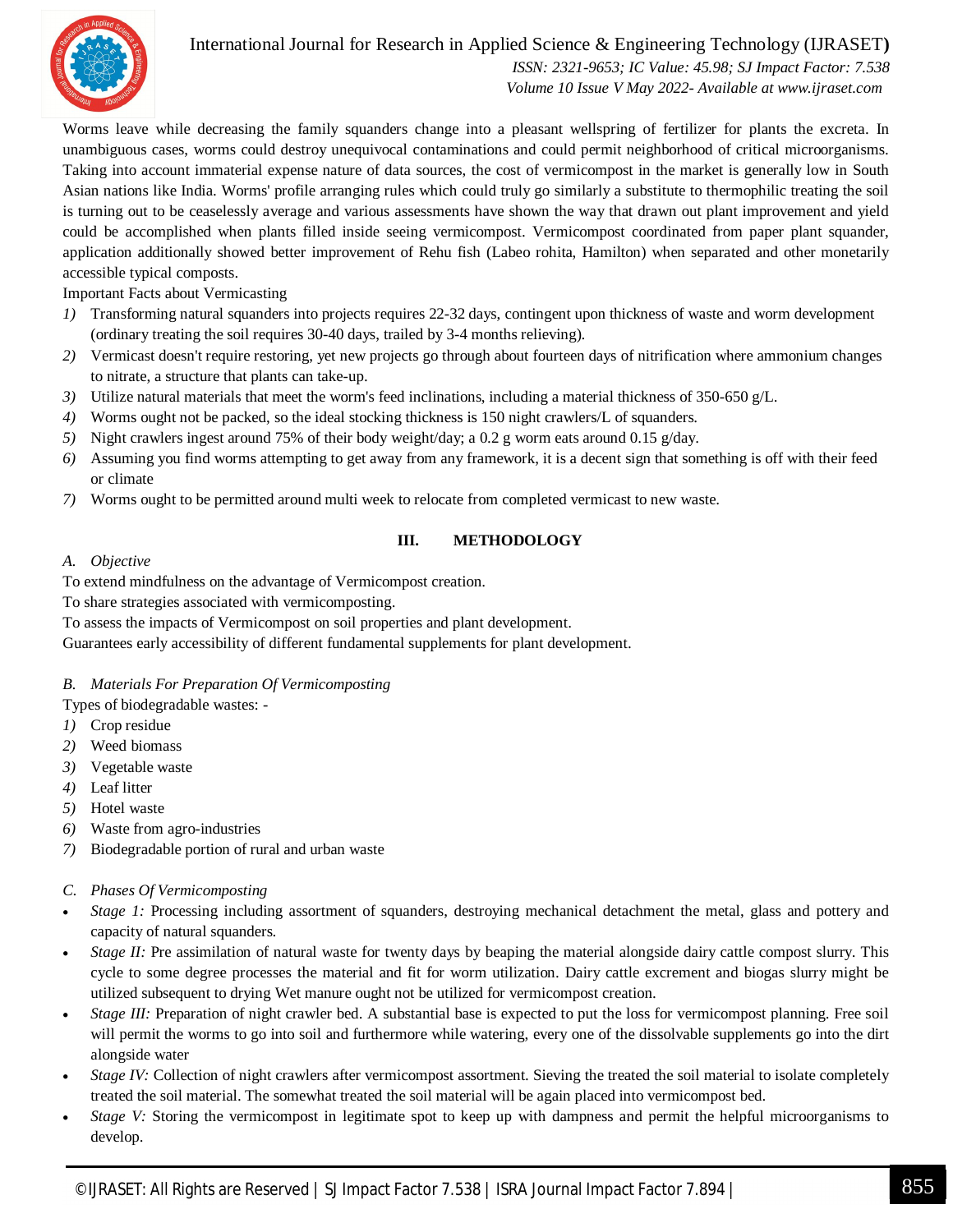

 *ISSN: 2321-9653; IC Value: 45.98; SJ Impact Factor: 7.538 Volume 10 Issue V May 2022- Available at www.ijraset.com*

- *1) These five things are explained below in detail*
- *a) Bedding:* Bedding is any material that gives the worms a moderately steady environment. This territory should have the accompanying attributes
- *b) High Absorbency:* Worms inhale Worms inhale through their skins and along these lines should have a sodden climate wherein to reside. Assuming that a worm's skin dries out it bites the dust. The sheet material must se to assimilate and hold water genuinely well assuming the worms are to flourish.
- *c) Good Bulking Potential:* If the material is too thick to even consider starting with, or pack firmly, then the progression of air is decreased or wiped out. Worms expect oxygen to live, st as we do. Various materials influence the general porosity of the sheet material through an ariety of elements, including the scope of molecule size and shape, the surface, and the strength and unbending nature of its construction. The general impact is alluded to in this record as the material's building potential.
- *d) Low Protein And Nitrogen Content (High Carbon:* NITROGEN RATIO): Although the worms in all actuality do consume their bedding as it separates, it is vital that this be a sluggish cycle. High protein/nitrogen levels can bring about quick corruption and its related warming, making unwelcoming, frequently deadly, conditions Heating can happen securely in the food layers of the vermiculture or vermicomposting framework, however not in the sheet material
- *2) Requirements*
- *a) Housing:* Sheltered refined of worms is prescribed to shield the worms from exorbitant daylight and downpour. Every one of the business people have set up their units in empty cowsheds, poultry sheds, cellars and terraces.
- *b) Containers:* Cement tanks were built. These were isolated in half by a separating divider. One more arrangement of tanks was likewise developed for primer disintegration
- *c) Bedding And Feeding Material:* During the start of the ventures, most ladies utilized cow manure to raise adequate quantities of night crawlers. When they have enormous populaces, they can begin utilizing a wide range of natural waste. A big part of the business visionaries have now arrived at populaces of 12,000 to 15,000 grown-up earthworms.

#### **IV. RESULT AND DISCUSSION**

- *A. Advantages Of Vermicomposting*
- *1)* Vermicompost is wealthy in all fundamental plant supplements
- *2)* Provides amazing impact on generally plant development, encourag s great impact on by and large plant development, empowers the development of new sboots of leaves and works on the quality and time span of usability of the produce.
- *3)* Vermicompost is free streaming. simple to apply, handle and store and doesn't have a smell.
- *4)* It further develops soil structure, surface, air circulation, and waterbolding limit and forestalls limit and forestalls soil disintegration
- *5)* Vermicompost is wealthy in valuable miniature verdure like a fixers. P-solubilizers, cellulose deteriorating miniature vegetation and so forth notwithstanding further develop soil climate.
- *6)* Vermicompost contains carthworm casings and expands the populace and movement of worm in the dirt.
- *7)* It kills the dirt insurance.
- *8)* It forestalls supplement misfortunes and expands the utilization proficiency of compound composts. Vermicompost is liberated from microbes, harmful components, weed seeds and so forth. Vermicompost limits the rate of bug and discases.
- *9)* It improves the disintegration of natural matter in soil.
- *10)* It contains significant nutrients, compounds and chemicals like auxins, gibberellins and so forth.

#### *B. Limitations Of Vermicompsting*

- *1)* Less nitrogen misfortune.
- *2)* Worms must be isolated from the manure before it is added to the nursery
- *3)* Not effectively oversee by mortgage holders for a lot of yard squander.
- *4)* Doesn't kill weed seeds.
- *5)* Produces nitrous oxide and methane-hurtful ozone harming substances.
- *6)* Leachate might spread plant microbes.
- *7)* High upkeep.
- *8)* It requires greater investment. Observable scent.
- *9)* It is more to Harvest time.
- *10)* Irritation and microbe issue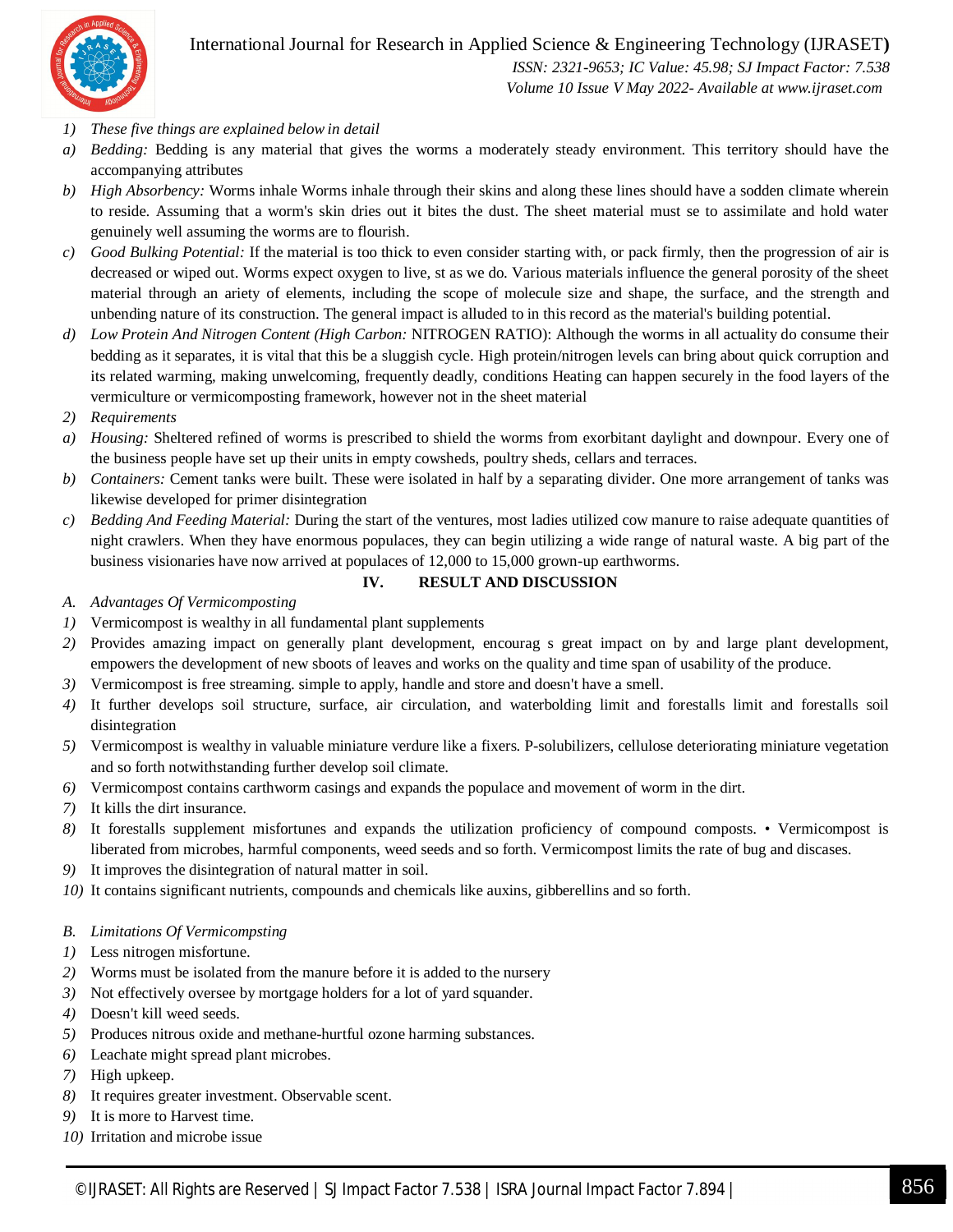

International Journal for Research in Applied Science & Engineering Technology (IJRASET**)**  *ISSN: 2321-9653; IC Value: 45.98; SJ Impact Factor: 7.538 Volume 10 Issue V May 2022- Available at www.ijraset.com*



Fig 1 :- Different layers of organic waste for preparing Vermicompost



Fig 2;- vermicomposting ready to after 120 days

#### **V. CONCLUSION**

Vermicomposting is something beyond treating the soil with worm. It is a method for aiding cut down on methane gases its ecoaccommodating and created quite possibly the most supplement enhanced compost around. It is modest and low upkeep to decrease. Most significant it is another method for making our tomorrow somewhat greener. Vermicomposting or worm manure is totally natural. Vermicomposting is utilized as a natural manure in rural nurseries. It enhances the dirt makes a natural safe arrangement of food creation and rises land efficiency. By utilizing vermicomposting in garden unsafe synthetic compounds and pesticides are not generally required in that frame of mind of cropsA appropriately planned vermicasting framework will handle natural waste into vermicast in 22-30 days. This interaction self-circulates air through and doesn't need mechanical air circulation or blending. Night crawler sheets generally utilized in worm containers can be supplanted with a screen or lattice raised base surface and enough completed vermicast to forestall over the top worm loading thickness and give legitimate waste. Satisfactory seepage and air circulation forestall scents, flies or the movement of worms out of the waste. Vermicasting should be possible on a homegrown, ranch or modern scale in squander handling offices and could be sited close to neighborhoods, limiting waste and compost transportation costs. When added to plants, vermicast has been displayed to further develop protection from infection, yield and protein content of plants comparative with other business manures.

#### **REFERENCES**

- [1] Adhikary, S. 2012. Vermicompost, the account of natural gold: An audit. Agricultural Sciences.
- [2] Aira, M., Monroy, F.and Dominguez, J. 2006. "Eisenia fetida (Oligochaeta, Lumbricidae) actuates contagious development, setting off cellulose deterioration during vermicomposting."
- [3] Anonymous. 2009. Night crawlers vermicompost: A strong yield supplement over the traditional manure and defensive soil conditioner against the disastrous compound composts for sanitation and security
- [4] Edwards, C.A. Ed. 2004. Night crawler Ecology (second Edition). CRC Press, Boca Raton, FL, London, New York, Washington.
- [5] Garg, V.K., Gupta, R. 2009. Vermicomposting of agroindustrial handling waste. In: Biotechnology for Agro-Industrial Residues Utilization. Springer, Dordrecht, pp. 431-456, doi: 10.1007/978-1-4020-9942-7\_24.
- [6] Garg, V.K., Kaushik, P., and Dilbaghi, N. 2006. "Vermiconversion of wastewater slop from material factory blended in with anaerobically processed biogas plant slurry utilizing Elsenia foetida"
- [7] Gupta, S.K., Tewari, A., Srivastava, R., Murthy, R.C., and Chandra, 8. 2005. "Capability of Eisenia foetida for reasonable and productive vermicomposting of fly debris."
- [8] Gupta, R, Mutiyar, PK, Rawit, NK, faini, M5, and Garu. V 2001. "Improvement of A water lynointh based vermireactor utilizing an eplele worm."
- [9] Nair, J. Bekiozolo, V, and Anda, M. 2006. "Impact of pre-compowing on vermicomposting of kitchen squander."
- [10] Olle, M. 2016a. The impact of vermicompost put together development substrates with respect to tomato development. Agraarteadus.
- [11] Olle, M. 2016b. Biohuumus on efektiivne maheväetis. Postimees, Maaelu.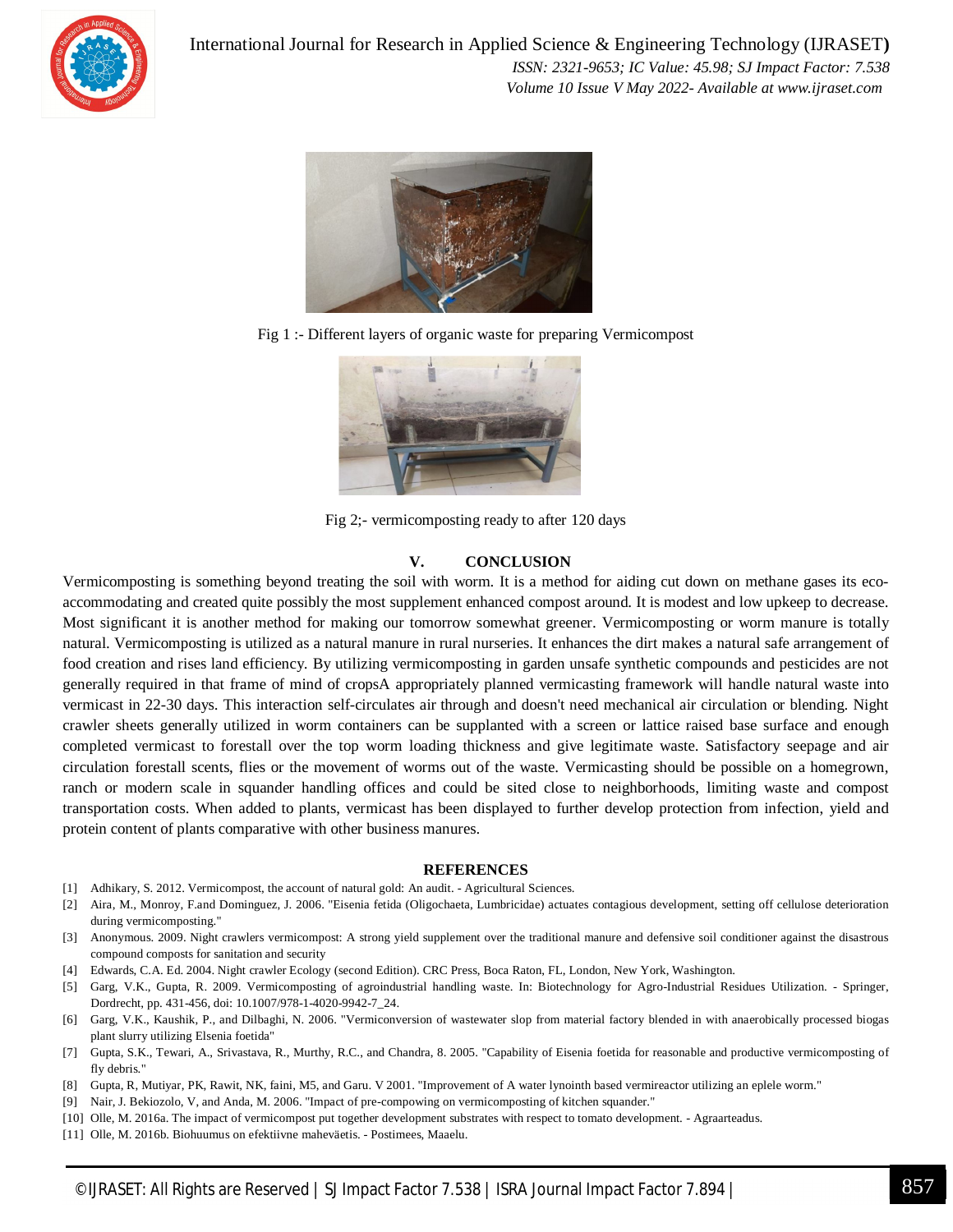

 *ISSN: 2321-9653; IC Value: 45.98; SJ Impact Factor: 7.538*

 *Volume 10 Issue V May 2022- Available at www.ijraset.com*

- [12] Parthanamthi, K, Ranganathan, LS, Anandi, V., and Zayer, J. 2007 "Variety of microflom in the ful and projects of tropical fertilizing the soil night crawlers raised on various substrates."
- [13] Sinha, R.K. 2012. Natural cultivating by vermiculture: delivering substance free, nutritive and wellbeing defensive nourishment for the general public. -Vestnik Tomskogo Gosudarstvennogo Universiteta. Biologija, 4(20):55-67.
- [14] Sinha, R.K., Soni, B.K., Agarwal, S., Shankar, B., Hahn, G. 2013. Vermiculture for natural cultivation: delivering substance free, nutritive and wellbeing defensive food varieties by worms. - Agricultural Science, 1(1):17-44, doi: 10.12735/as.v1i1p17.
- [15] Sinha, R.K., Patel, U., Soni, B.K., Li., Z. 2014a. Worms for protected and valuable administration of strong squanders and wastewaters, remediation of tainted soils and rebuilding of soil richness, advancement of natural cultivating and moderation of a dangerous atmospheric devation: A survey. - Journal of Environment and Waste Management, 1(1):011-025.
- [16] Sinha, R.K., Hahn, G., Soni, B.K., Agarwal, S. 2014b. Feasible agribusiness by vermiculture: Earthworms and vermicompost can enhance soils harmed by agrochemicals, reestablish soil fruitfulness, help ranch.